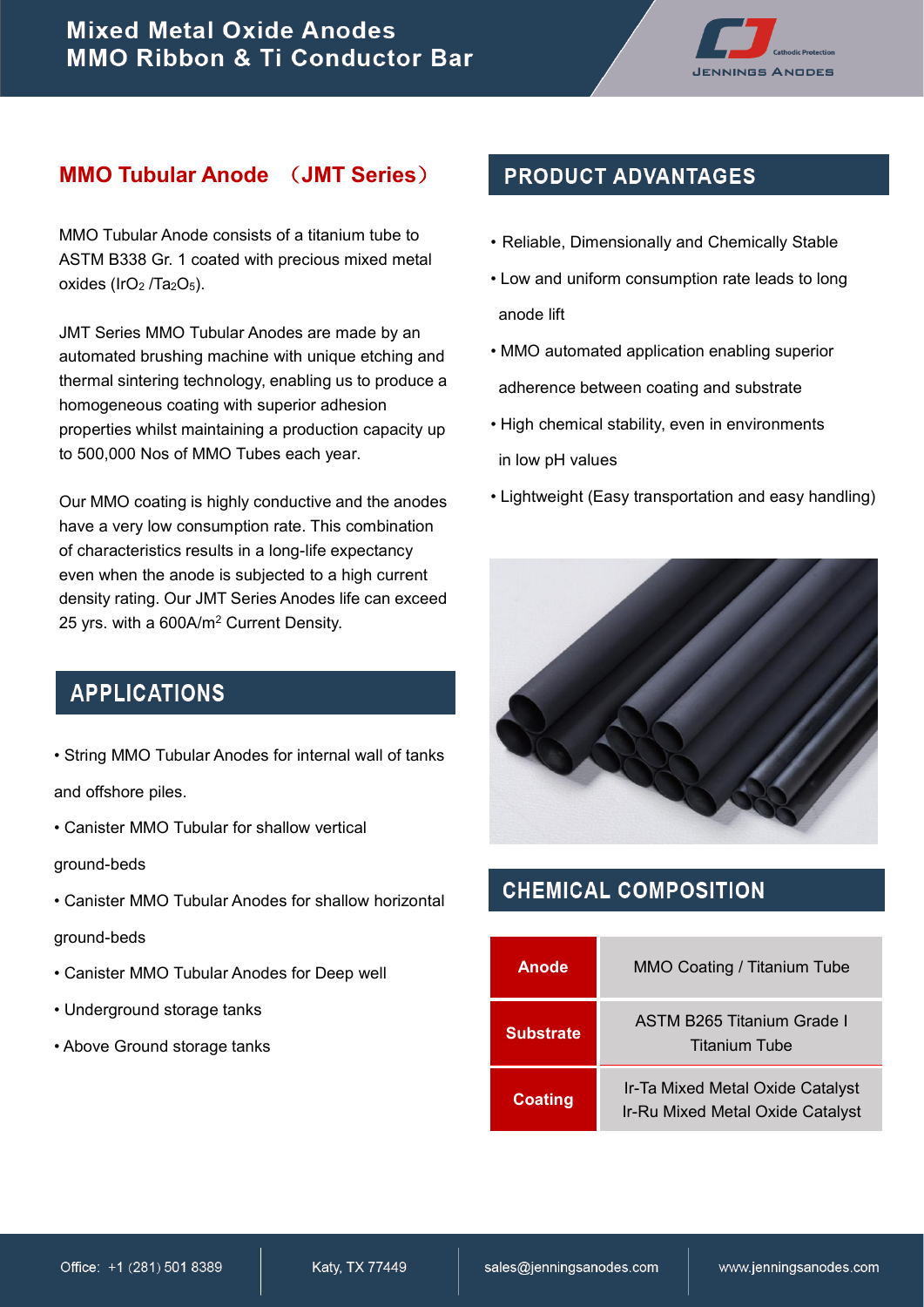## **Mixed Metal Oxide Anodes MMO Ribbon & Ti Conductor Bar**



#### **String Anode**

JMT String Anode is comprised of multiple MMO tubular anodes and cable, which are connected by special pure copper connectors, designed by Jennings Anodes USA to achieve a high-tensile but low resistance and water proof connection.

JMT String Anode is factory-assembled and ready for installation on-site. All connections are encapsulated with good epoxy resin to create a waterproof seal.





## **Canister Anode**

JMT Canister Anode can be used to protect buried metallic structure, transmission pipelines or buried tanks or a variety of other buried steel structures.

JMT Canister Anode is comprised of spiral steel canisters, high conductive coke breeze, assembled with acid/chlorine resistant cable.

JMT Canister Anode can be connected in string with built-in vent pipes per requirement. with good epoxy resin to create a waterproof seal.